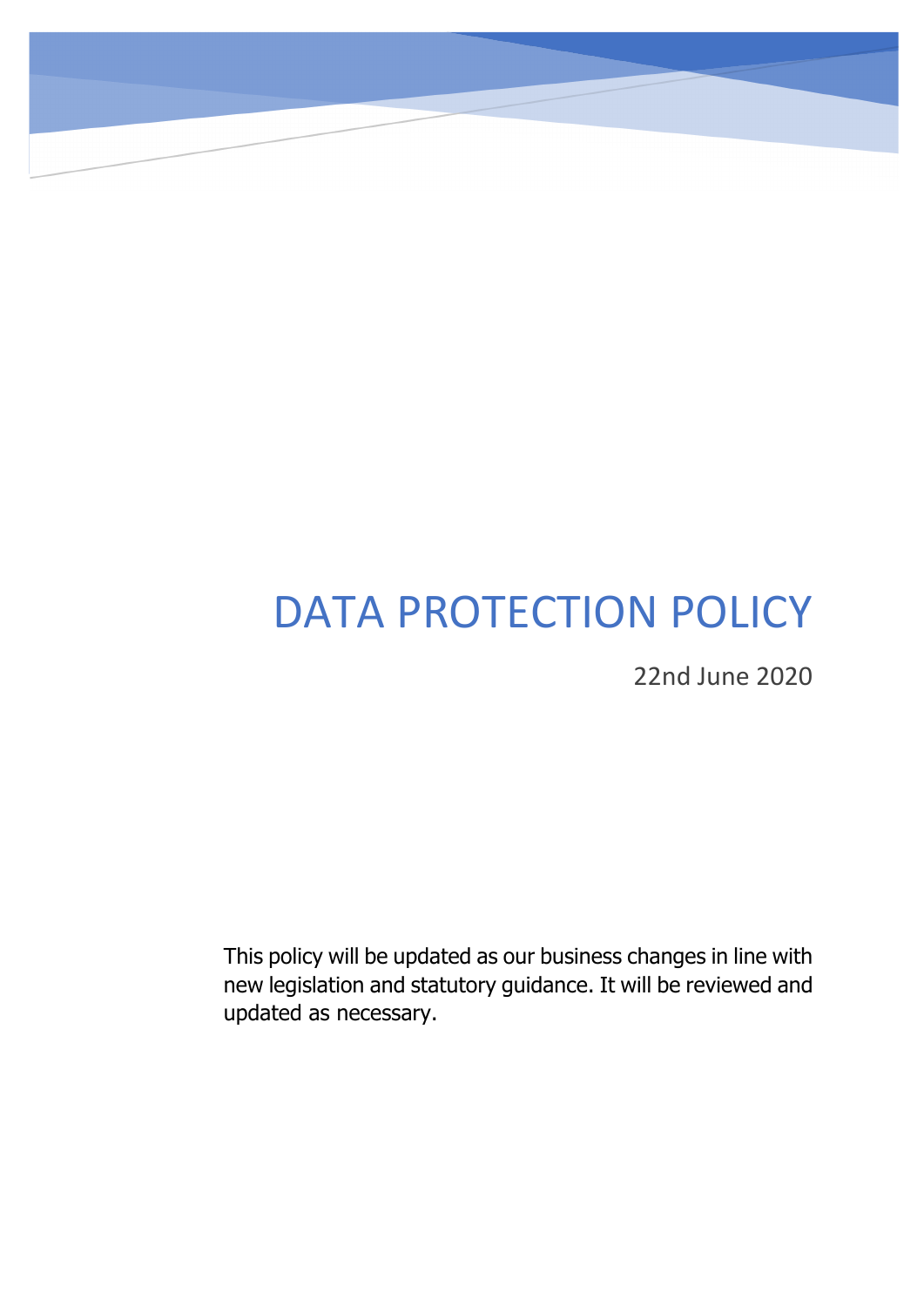

### Introduction

Wolverhampton SFA needs to gather and use certain information about individuals.

These can include students, coaches, volunteers, and other people the organisation has a relationship with or may need to contact.

This policy describes how this personal data must be collected, handled and stored to meet the association's data protection standards and to comply with the law.

This data protection policy ensures Wolverhampton SFA:

- Complies with data protection law and follows good practice
- Protects the rights of staff, customers and partners
- Is open about how it stores and processes individuals' data
- Protects itself from the risk of a data breach.

#### Data Protection Law

The Data Protection Act 2018 and the GDPR (which also forms part of UK law) describes how organisations, including Wolverhampton SFA, must collect, handle and store personal information.

These rules apply regardless of whether data is stored electronically, on paper or on other materials.

To comply with the law, personal information must be collected and used fairly, stored safely and not disclosed unlawfully.

Article 5 of the GDPR sets out key principles which lie at the heart of the general data protection regime.

Article 5(1) requires that personal data shall be:

"(a) processed lawfully, fairly and in a transparent manner in relation to individuals ('lawfulness, fairness and transparency');

(b) collected for specified, explicit and legitimate purposes and not further processed in a manner that is incompatible with those purposes; further processing for archiving purposes in the public interest, scientific or historical research purposes or statistical purposes shall not be considered to be incompatible with the initial purposes ('purpose limitation');

(c) adequate, relevant and limited to what is necessary in relation to the purposes for which they are processed ('data minimisation');

(d) accurate and, where necessary, kept up to date; every reasonable step must be taken to ensure that personal data that are inaccurate, having regard to the purposes for which they are processed, are erased or rectified without delay ('accuracy');

(e) kept in a form which permits identification of data subjects for no longer than is necessary for the purposes for which the personal data are processed; personal data may be stored for longer periods insofar as the personal data will be processed solely for archiving purposes in the public interest, scientific or historical research purposes or statistical purposes subject to implementation of the appropriate technical and organisational measures required by the GDPR in order to safeguard the rights and freedoms of individuals ('storage limitation');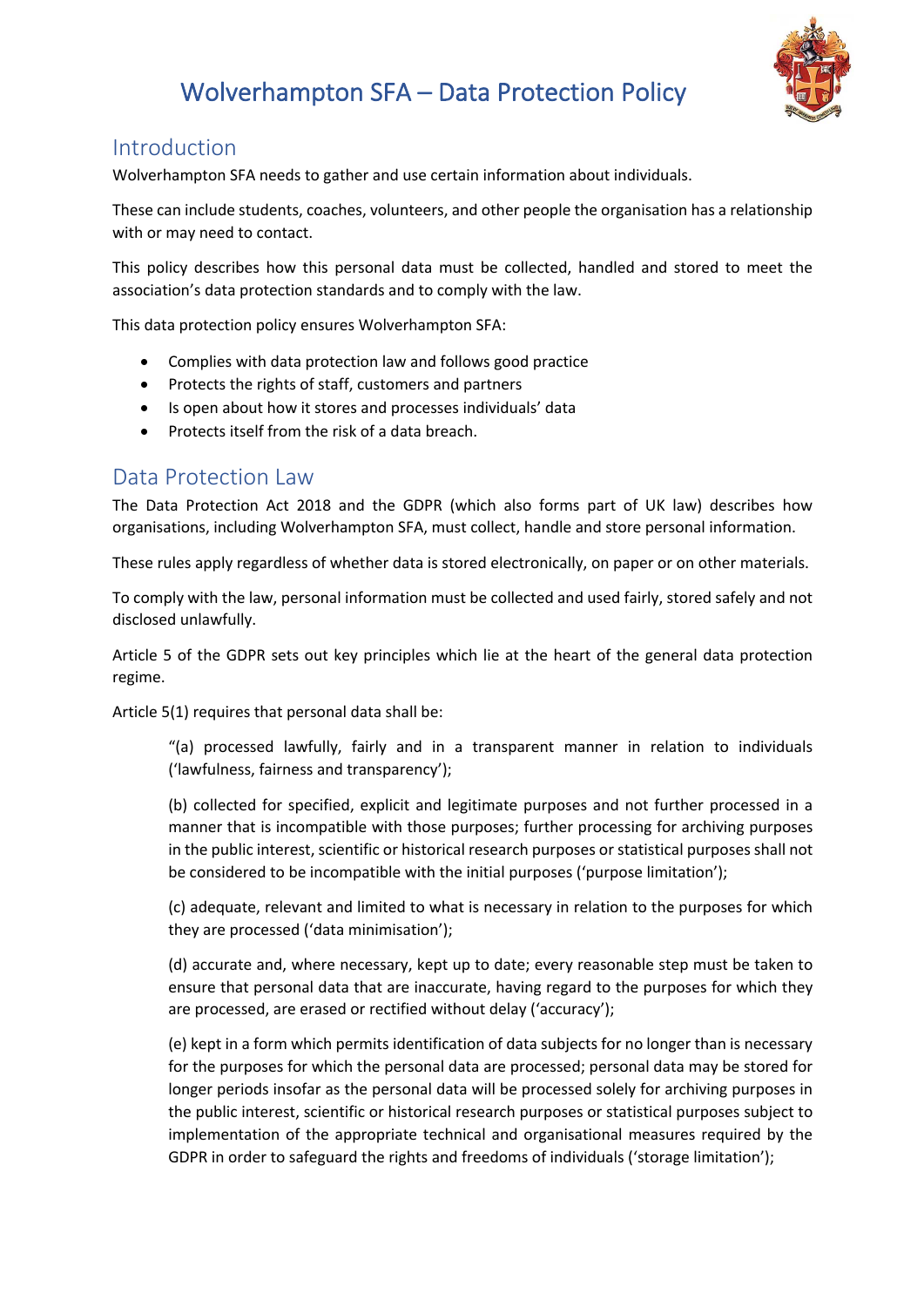

(f) processed in a manner that ensures appropriate security of the personal data, including protection against unauthorised or unlawful processing and against accidental loss, destruction or damage, using appropriate technical or organisational measures ('integrity and confidentiality')."

Article 5(2) adds that:

"The controller shall be responsible for, and be able to demonstrate compliance with, paragraph 1 ('accountability')."

### Policy Scope

This policy applies to:

- All staff and volunteers of Wolverhampton SFA
- All contractors, suppliers and other people working on behalf of Wolverhampton SFA

It applies to all data that the association holds relating to identifiable individuals, even if that information technically falls outside of the Act. This can include:

- Names of individuals
- Postal addresses
- Email addresses
- Telephone numbers
- (plus, any other relevant information relating to individuals)

### Data Protection Risks

This policy helps to protect Wolverhampton SFA from data security risks, including:

- **Breaches of confidentiality**. For instance, information being given out inappropriately
- **Failing to offer choice**. For instance, all individuals should be free to choose how the association uses data relating to them.
- **Reputational damage**. For instance, the association could suffer if an individual successfully gained access to sensitive data.

### Responsibilities

Everyone who works for or with Wolverhampton SFA has some responsibility for ensuring data is collected, stored and handled appropriately.

Everyone that handles personal data must ensure that it is handled and processed in line with this policy and data protection principles.

- The Officers are ultimately responsible for ensuring that Wolverhampton SFA meets its legal obligations.
- The Data Protection Officer (Gavin Hawkins Association Secretary), is responsible for:
	- $\circ$  Keeping the Officers updated about data protection responsibilities, risks and issues.
	- o Reviewing all data protection procedures and related policies in line with an agreed schedule.
	- $\circ$  Arranging data protection training and advice for the people covered by this policy.
	- $\circ$  Handling data protection questions from staff and anyone else covered by this policy.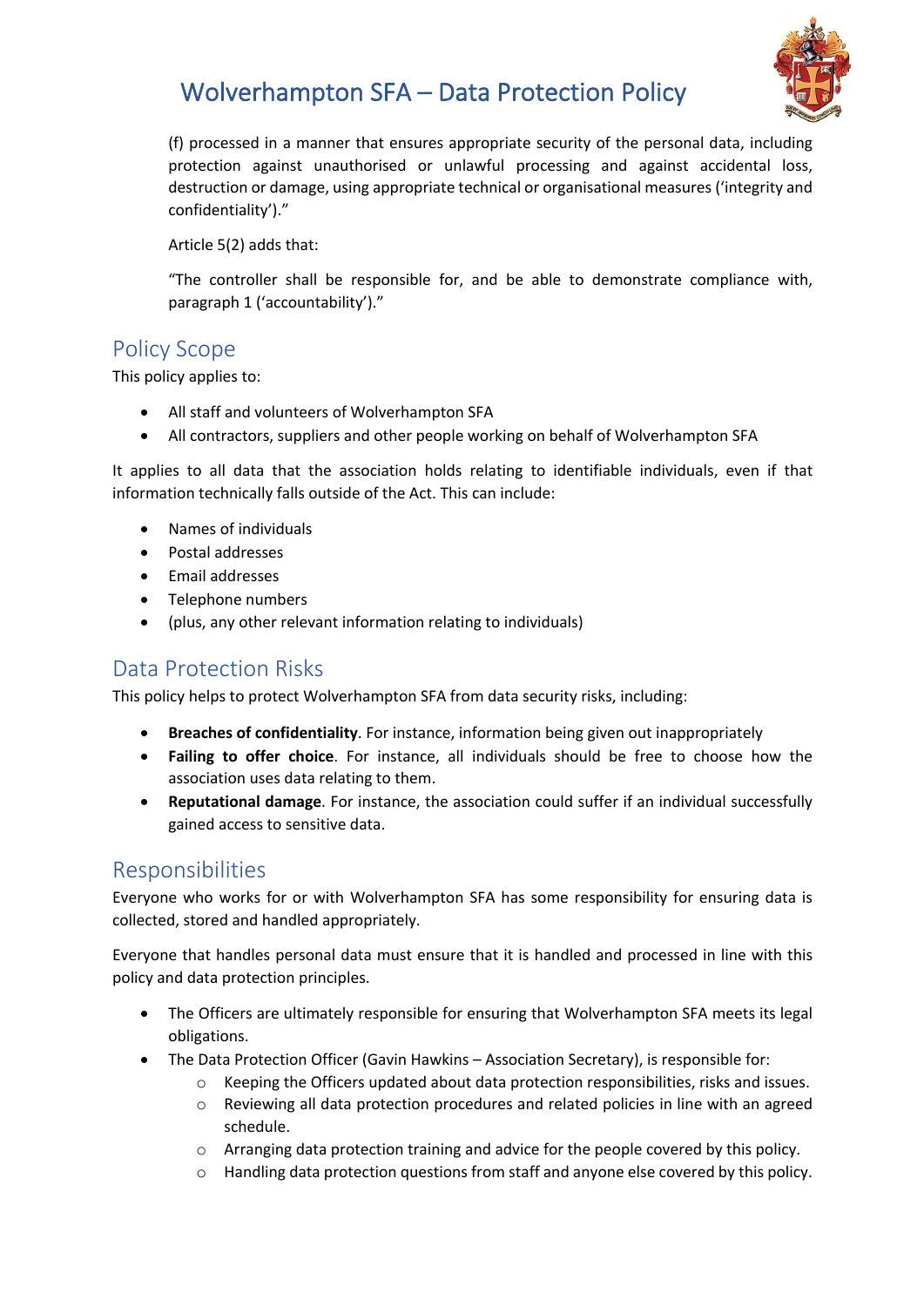

- $\circ$  Dealing with requests from individuals to see the data Wolverhampton SFA holds about them (also called "subject access requests").
- o Checking and approving any contracts or agreements with third parties that may handle the association's sensitive data.
- The Officers are responsible for:
	- $\circ$  Ensuring all systems, services and equipment used for storing data meet acceptable safety standards.
	- o Performing regular checks and scans to ensure security hardware and software is functioning properly.
	- o Evaluating any third-party services, the association is considering using to store or process data. For instance, cloud services.
	- $\circ$  Approving any data protection queries from journalists or media outlets such as newspapers.
	- o Where necessary, working with other staff to ensure marketing initiatives abide by data protection principles.

## General Staff Guidelines

- The only people able to access data covered by this policy should be those who **need it for their work**.
- **Data should not be shared informally**. When access to confidential information is required, staff can request it from their line managers.
- Wolverhampton SFA **will provide training** to all staff and volunteers to help them understand their responsibilities when handling data.
- Staff should keep all data secure, by taking sensible precautions and following the agreed guidelines.
- Strong **passwords must be used**, and they should never be shared.
- Data should be regularly reviewed and updated if it is found to be out of date. If no longer required, it should be deleted and disposed of.
- Staff **should request help** from their line manager or the data protection officer if they are unsure about any aspect of data protection.

## Data Storage

These rules describe how and where data should be safely stored. Questions about storing data safely should be directed to the data controller.

When data is **stored on paper**, it should be kept in a secure place where unauthorised people cannot see it.

These guidelines also apply to data that is usually stored electronically but has been printed.

- When not required, the paper or files should be **kept in a locked drawer or filing cabinet**.
- Staff should make sure paper and hard copies are **not left where unauthorised people could see them**, e.g. left on a printer.
- **Data printouts should be shredded** and disposed of securely when no longer required.

When data is **stored electronically**, it must be protected from unauthorised access, accidental deletion and malicious hacking attempts.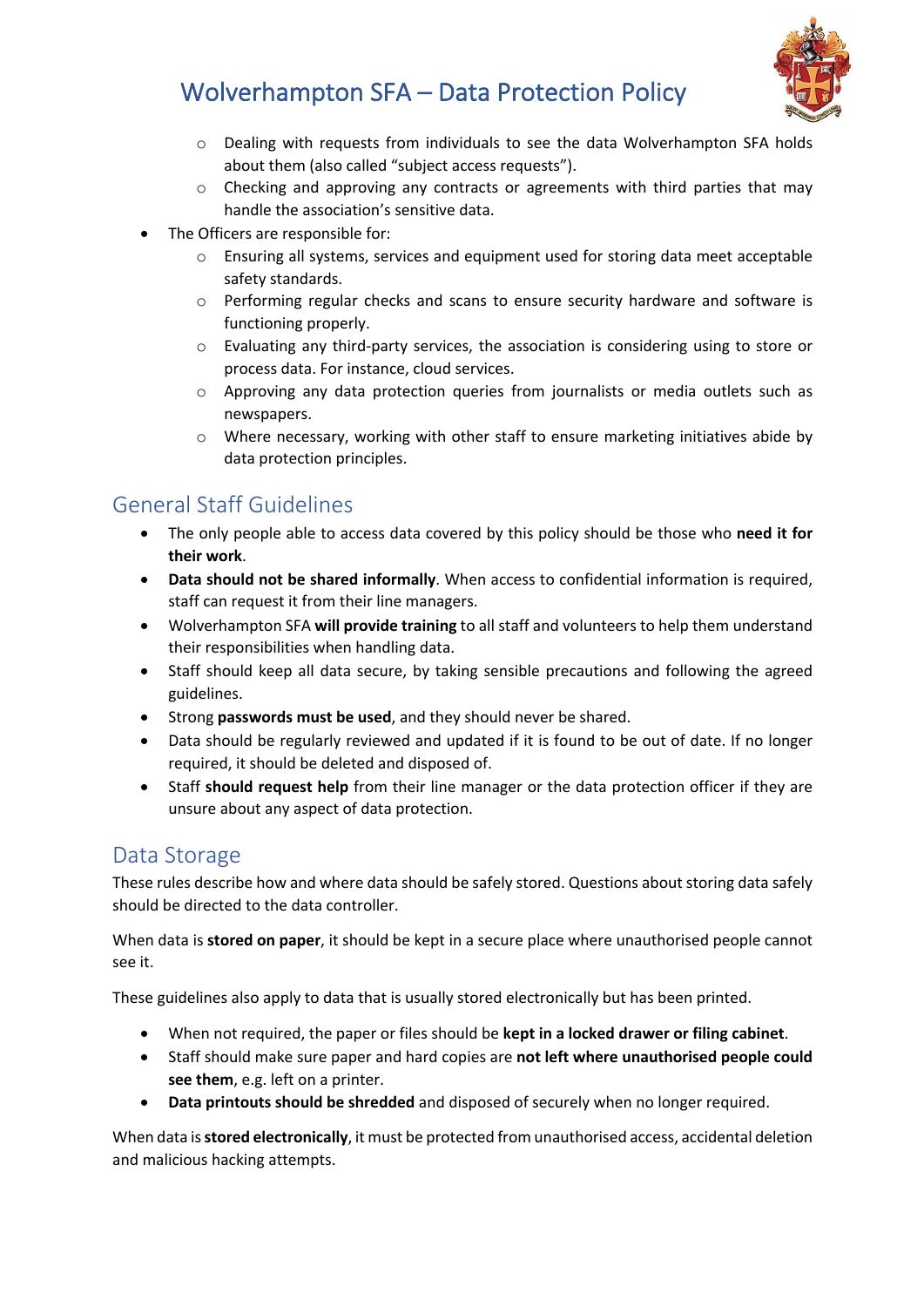

- Data should be **protected by strong passwords** that are changed regularly and never shared between staff.
- If data is **stored on removable media** (SD cards, etc.), these should be kept locked away when not being used.
- Data should only be stored on **designated drives and servers** and should only be uploaded to **approved cloud computing services**.
- Servers containing personal data should be **sited in a secure location**, away from general office space
- Data should be **backed up frequently**. Those backups should be tested regularly, in line with the association's standard backup procedures.
- Data should **never be saved directly** to laptops or other mobile devices like tablets or smart phones.
- All servers and computers containing data should be protected by **approved security software**.

### Data Use

Personal data is of no use to Wolverhampton SFA unless the association can make use of it. However, it is when personal data is accessed and can be used that it can be at the greatest risk of loss, corruption or theft:

- When working with personal data, staff should ensure **the screens of their computers are always left locked** when left unattended.
- Personal data **should not be shared informally**. It should never be sent by email, as this form of communication is not secure.
- Data must **be encrypted before being transferred electronically**. The data officer can explain how to send data to authorised external contacts.
- Personal data should **never be transferred outside of the European Economic Area**
- Staff **should not save copies of personal data on their own computers**. Always access and update the central copy of any data.

Wolverhampton SFA's Privacy Policy provides specific guidance on the use, storage, retention and deletion of personal data.

## Data Accuracy

The law requires Wolverhampton SFA to take reasonable steps to ensure data is kept accurate and up to date.

The more important it is that the personal data is accurate, the greater the effort Wolverhampton SFA should put into ensuring its accuracy.

It is the responsibility of all staff who work with data to take reasonable steps to ensure it is kept as accurate and up to date as possible.

- Data will be held in **as few places as necessary**. Staff should not create any unnecessary additional data sets.
- Staff should take **every opportunity to ensure data is updated**. For instance, by confirming a customer's details when they call.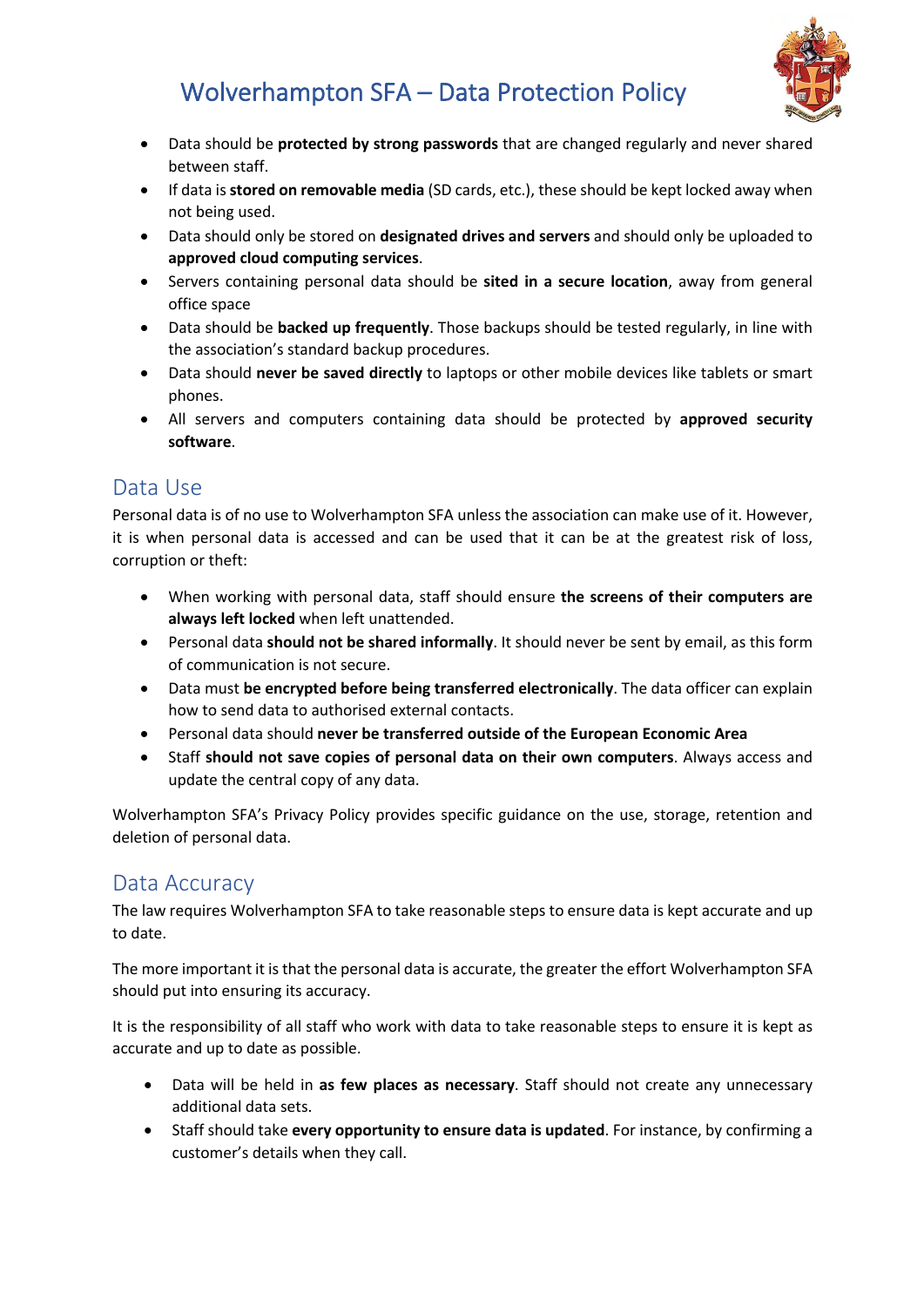

- Wolverhampton SFA will make it **easy for data subjects to update the information** held on them, for instance, via the association website.
- Data should be **updated as inaccuracies are discovered**. For instance, if a customer can no longer be reached on their stored telephone number, it should be removed from the database.

### Subject Access Requests

All individuals who are the subject of personal data held by Wolverhampton SFA are entitled to:

- Ask **what information** the association holds about them and why
- Ask **how to gain access** to it
- Ask for **information to be deleted**
- **Restrict** processing
- Be informed **how to keep it up to date**
- Be informed how the association is **meeting its Data Protection obligations**.

If an individual contacts the association requesting this information, this is called a subject access request.

Subject access requests from individuals should be made by letter to Wolverhampton SFA and addressed to the Data Controller.

- A charge will not be requested in most circumstances
- Wolverhampton SFA will reply within 30 days

The Data Controller will always verify the identity of anyone making a subject access request before providing information.

## Disclosing Data for Other Reasons

In certain circumstances, the Data Protection Act allows personal data to be disclosed to law enforcement agencies without the consent of the data subject.

Under these circumstances, Wolverhampton SFA will disclose requested data. However, the Data Controller will ensure the request is legitimate, seeking assistance from the Board and from the association's legal advisers where necessary.

## Providing Information

Wolverhampton SFA aims to ensure that individuals are aware that their data is being processed and that they understand:

- How the data is being used
- How to exercise their rights

To these ends the association has a privacy statement and policy, setting out how data relating to individuals is used by the association. This is available on request.